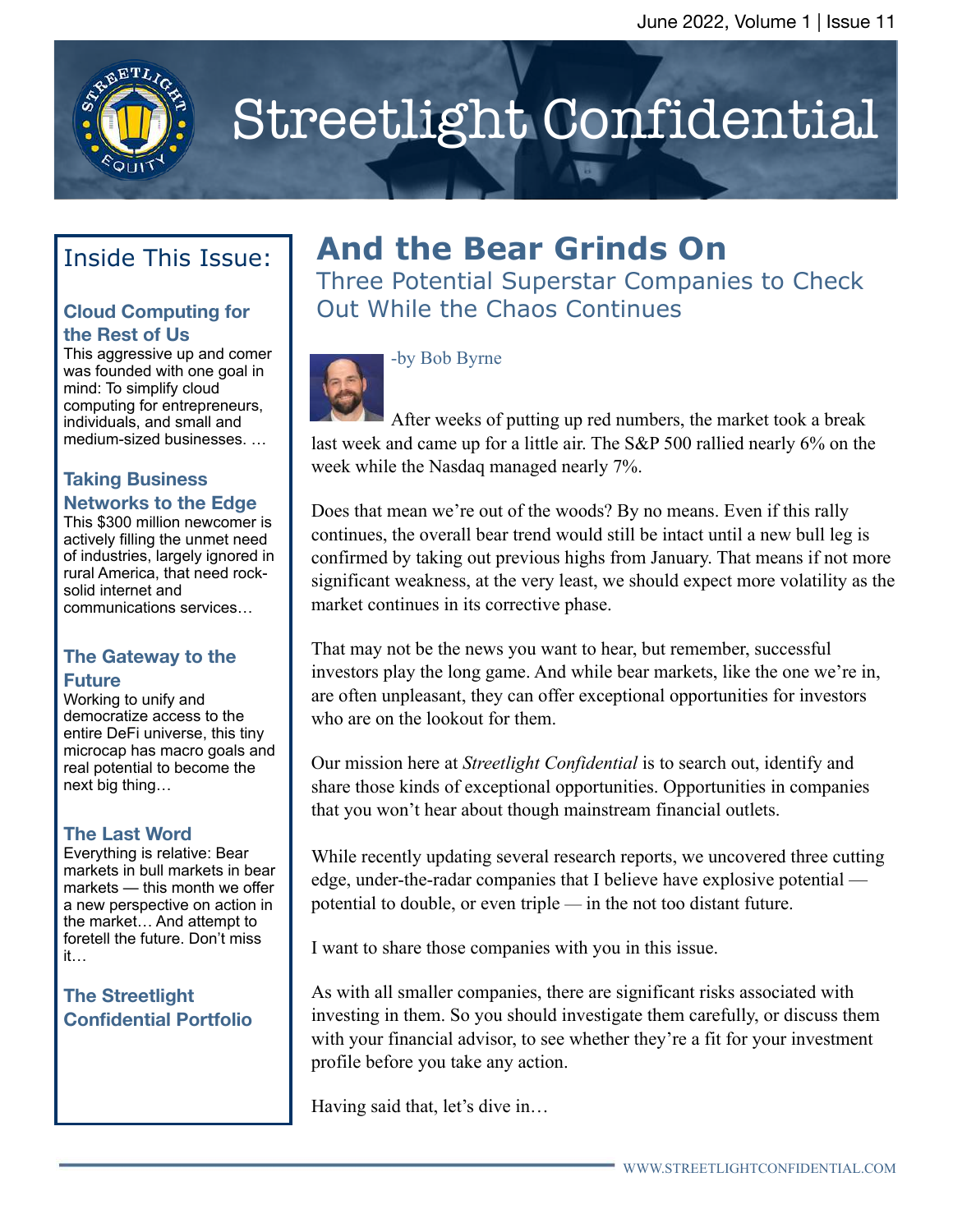## **Cloud Computing for the Rest of Us** This Company is Looking to Dominate in a Forgotten (and Wide Open) Market

Unless you're new to high-growth technology investing, you're probably familiar with cloud computing. But having heard of the cloud doesn't mean you understand how it works.

Don't worry; I'm not going to drag you into the weeds of cloud computing. However, to appreciate the growth prospects of **DigitalOcean (DOCN)**, there are a couple of things you need to understand.

O DigitalOcean

## **Simpler cloud. Happier devs. Better results.**

DigitalOcean has the cloud computing services you need, with predictable , robust documentation, and scalability to support your growth at any stage

DigitalOcean was founded with one goal in mind: To simplify cloud computing for entrepreneurs, individuals, and small and medium-sized businesses (SMBs).

Entrepreneurs and SMBs need their developers focused on innovating. They don't have the time or financial resources to waste time trying to decipher complicated cloud computing offerings.

#### What is the Problem DigitalOcean Solves for SMBs?

Complex systems: Enterprise-focused vendors have complicated implementation processes which limit onboarding for startups and SMBs. Onerous pricing: Existing providers have intricate and unpredictable pricing models

Lack of support: Traditional public cloud vendors target large enterprise customers and smaller buyers often do not get the necessary level of support they require.

Uncurated set of offerings: Hyperscalers have built their platforms to serve global enterprises with large dev teams. Ancillary products and services create challenges.

It's also important to understand that while the big dogs in the cloud computing space like Google, Microsoft, and Amazon have been tailoring their products to the largest enterprises, SMBs are often left out in the cold. And while large enterprises have the staff and tech departments to work with large and complex cloud offerings, SMBs need their technology to work intuitively.

The bottom line is entrepreneurs and SMBs can't afford downtime, and they rarely have the money to hire dozens of technology wizards to figure out how to use the products sold by the likes of Google and Microsoft. SMBs need to know that when they're integrating a new piece of software, documentation and human support is a mere click of the mouse or phone call away. Here's how the folks at DigitalOcean describe their cloud platform:

*"Our platform simplifies cloud computing, enabling our customers to rapidly accelerate innovation and increase their productivity and agility.* 

*As of March 31, 2022, we had approximately 623,000 individual and business customers using our platform to build, deploy and scale software applications. Our users include software engineers, researchers, data scientists, system administrators, students, and hobbyists.* 

*Our customers use our platform across numerous industry verticals and for a wide range of use cases, such as web and mobile applications, website hosting, e-commerce, media and gaming, personal web projects, and managed services, among many others. We believe that our focus on simplicity, community, open-source, and customer support are the four key differentiators of our business, driving a broad range of customers around the* 

that lack transparency.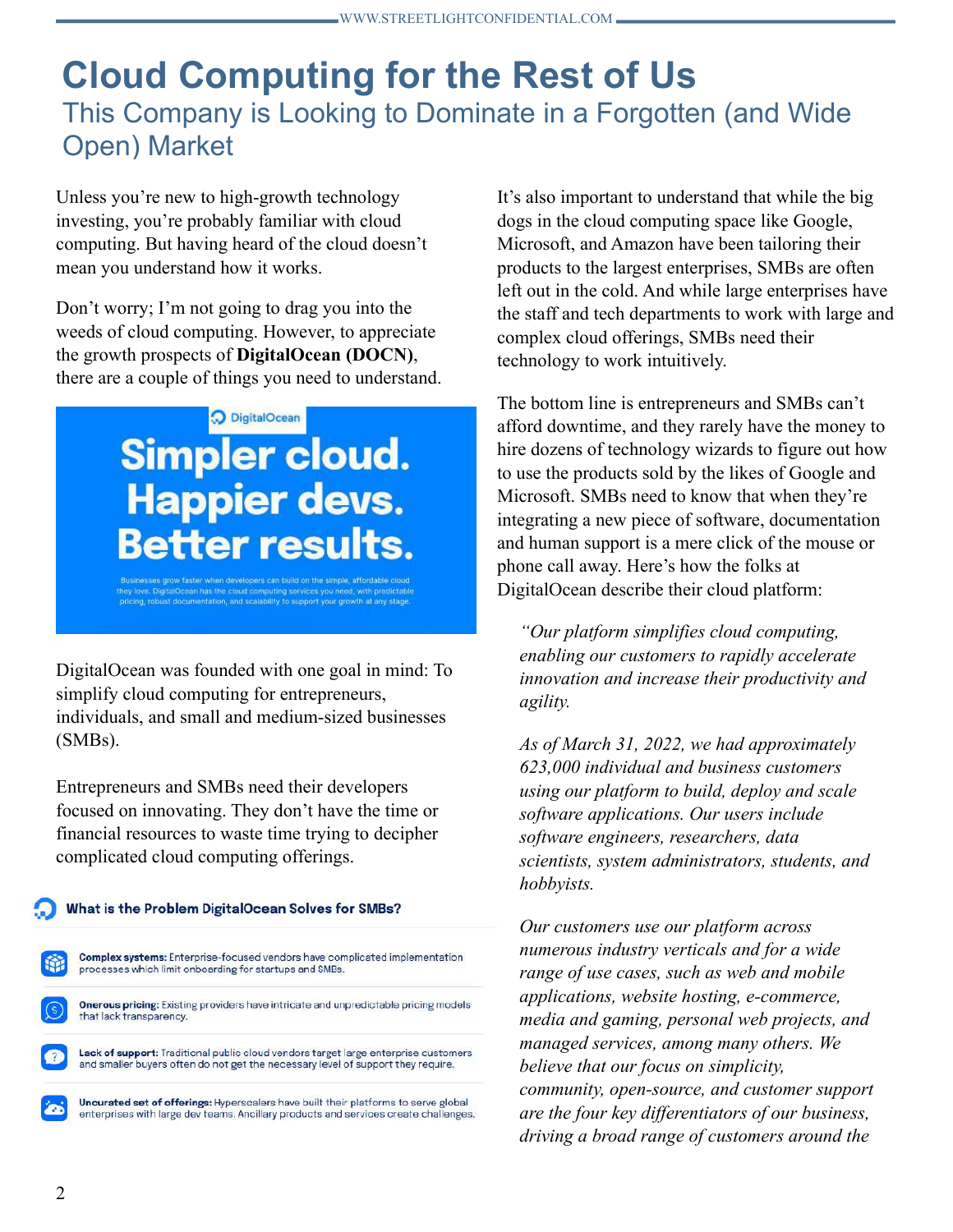*world to build their applications on our platform."*

Simply put, DigitalOcean's mission is to make the transition to the cloud as seamless as possible for the millions of SMBs and individual developers that have been ignored by cloud infrastructure behemoths like Amazon Web Services and Microsoft Azure.

#### **A Recipe for Success**

When it comes to cloud-based software as a service (SaaS) models, I track three specific metrics to gauge how well a company is performing: revenue growth, net dollar retention (NDR), and total addressable market (TAM).

In its most recent quarter, DigitalOcean reported 36% year-over-year revenue growth. That makes five consecutive quarters of growth between 28.7% and 36.7%.

Net dollar retention isn't a metric many investors are familiar with. Still, in a nutshell, an NDR above 100% tells us that existing customers are increasing their spending with the company annually. If a company can generate revenue growth by providing existing customers with outstanding service rather than expanding its product offerings, that company has a loyal base.

DigitalOcean's NDR grew from an impressive 102% in the first quarter of 2020 to 107% in 2021. The company then grew that 107% NDR to an incredible

#### DigitalOcean (DOCN)



117% in the most recent quarter! Simply put, DigitalOcean has a stable of happy customers. The last metric I want to highlight is the total addressable market (TAM). A company can only grow as large as its addressable market, so it needs a large and growing audience to justify an abovemarket valuation.

Recently, DigitalOcean told investors it believes between its infrastructure as a service customers and its platform as a service customers, it has a \$72 billion market opportunity.

However, DigitalOcean then went on to say that by 2025, between developers, existing SMBs, and newly created SMBs, they believe that the addressable market will expand to an incredible \$145 billion!

#### **A De-Risked Growth Story**

No investment is risk-free. And when we're talking about fast-growing high-growth tech stocks, the risks are almost always incredibly high.

However, while DigitalOcean isn't a cheap stock on a price-to-sales basis (currently at around 10x sales), it's important to note that the company has been generating positive free cash flow since the third quarter of 2021. The cash flow isn't enough to take a future raise entirely off the table, but with \$1.5 billion in cash and short-term investments on the balance sheet at the end of the last quarter, the company appears to be on solid footing.

The bottom line is while DigitalOcean's stock is very volatile, if you're looking for a fast-growing tech stock to add to your portfolio, DOCN is worth consideration.

#### **Action to Take:**

**Buy a half position up to \$60, reserving capital to purchase the remainder on a dip.**

Source: Barchart.com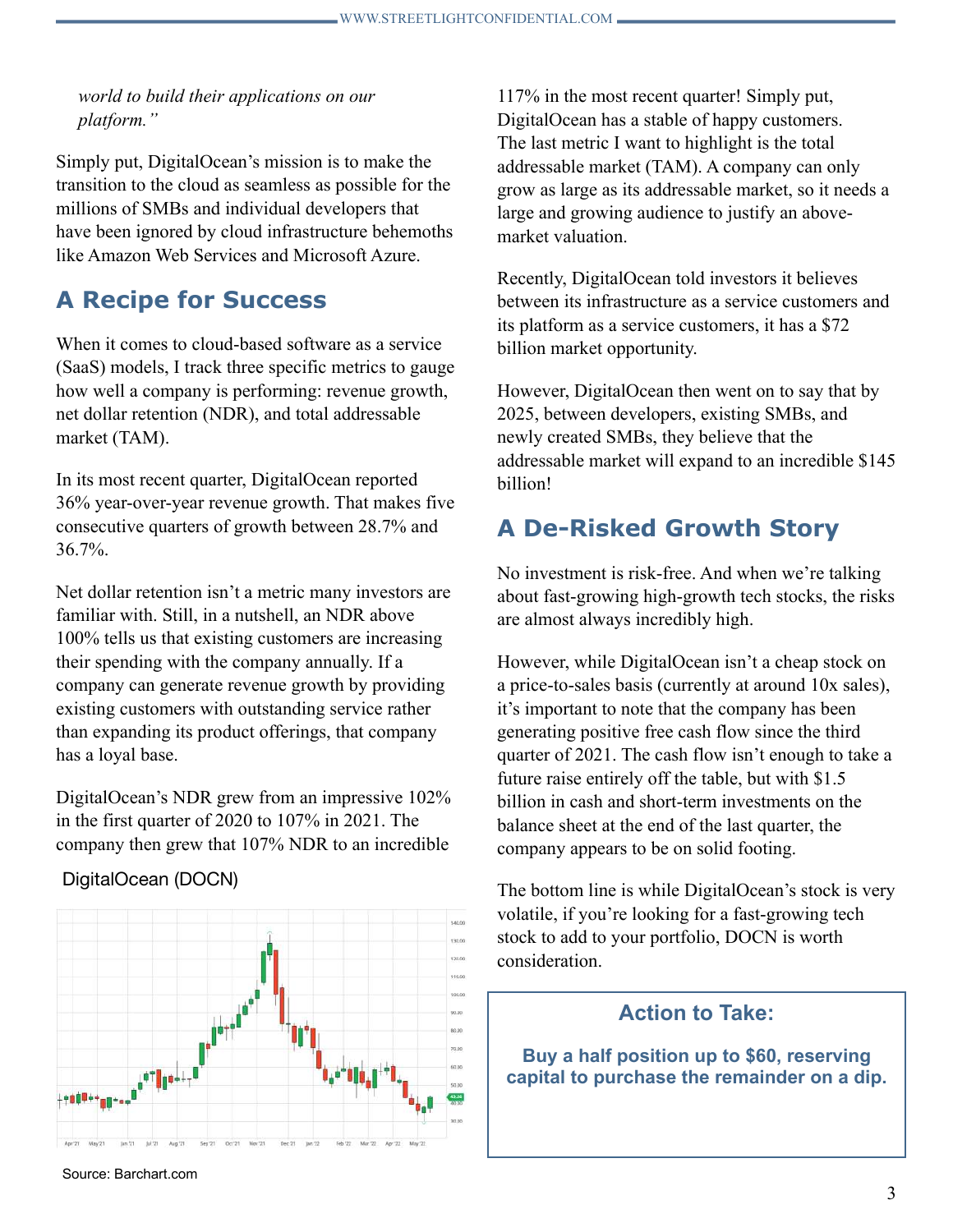## **Taking Business Networks to the Edge** This \$300 Million Newcomer is Looking to Take the Lead in a \$50 Billion Market

When Wall Street wants to invest in edge computing (critical network architecture that reduces typical network latency and congestion), the first two companies that come to mind are Cloudflare and Fastly. These are good companies, but their focus is on creating data centers in large cities and densely populated areas.

But there are entire industries outside America's largest cities that also need the most innovative wireless technology available.

The transportation industry, for example, is in dire need of reliable, high-speed communications services for their fleets and to fulfill their product and service promises to customers.

Looking for a company that is catering to this otherwise ignored market segment, I want to introduce you to **Ondas Holdings Inc (ONDS)**.

While this \$300 million company is too small to garner the attention of the major Wall Street analysts, it is actively filling the unmet need of industries, many of them set in rural America, that need rocksolid internet and communications services.



Here's how Ondas describes itself in its quarterly 10Q filing with the Securities and Exchange Commission (SEC) [emphasis is my own]:

*"Ondas Holdings is a leading provider of private wireless, drone, and automated data solutions through its wholly-owned subsidiaries Ondas Networks Inc. ("Ondas Networks") and American Robotics, Inc. ("American Robotics" or "AR"). Ondas Networks and American Robotics together provide users in rail, energy, mining, agriculture, and critical infrastructure markets with improved connectivity, data collection capabilities, and automated decision-making to improve operations. Ondas operates these two subsidiaries as separate business segments, and the following is a discussion of each segment.*

*Ondas Networks provides wireless connectivity solutions enabling mission-critical Industrial Internet applications and services. We refer to these applications as the Mission-Critical Internet of Things ("MC-IoT"). Our wireless networking products are applicable to a wide range of MC-IoT applications, which are most often located at the very edge of large industrial networks. These applications require secure, real-time connectivity with the ability to process large amounts of data at the edge of large industrial networks. Such applications are required in all of the major critical infrastructure markets, including rail, electric grids, drones, oil and gas, public safety, homeland security, and government, where secure, reliable, and fast operational decisions are required in order to improve efficiency and ensure a high degree of safety and security."*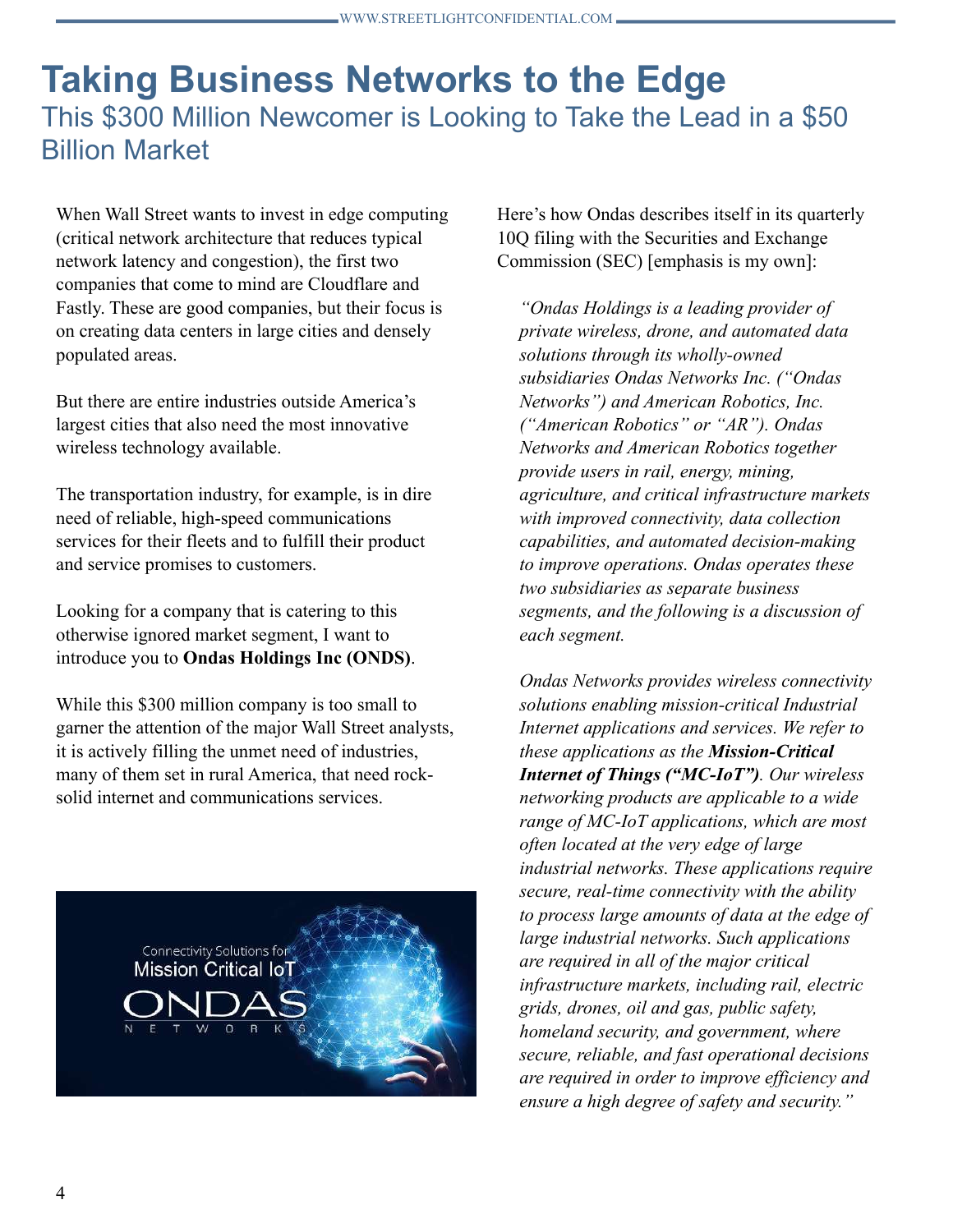What the description above doesn't make entirely clear, is that security and performance restrictions demand that private mission-critical wireless networks be separate from the public internet. It's also important to note that these networks must be privately managed.

Suffice to say that groups like first responders, railroads, utility providers, and any company providing mission-critical tasks require robust and reliable networks. And between the company's two divisions, Ondas Networks and American Robotics (AR), it's believed that Ondas has a total addressable market of nearly \$50 billion.

#### **High-Risk, High-Reward Potential**

Any company with the potential to skyrocket 300% or more in a short period — as I believe Ondas does — is bound to be risky. And Ondas is no different.

While Ondas appears to have developed an advanced edge cloud technology for private mission-critical wireless markets, and the company does plan to utilize a software as a service (SaaS) revenue model, this is still an early-stage company with little in the way of revenue or cash flow.

Ondas Holdings Inc. (ONDS)



Source: Barchart.com

*"While this \$300 million company is too small to garner the attention of the major Wall Street analysts, it is actively filling the unmet need of industries that need rock-solid internet and communications services."*

At roughly a \$300 million market cap, Ondas has enormous potential and absolute risk.

Given the company's small market capitalization, any large purchase orders could have a significant and immediate impact on the bottom line.

That said, even with virtually no long-term debt and around \$32 million on the balance sheet, we can't ignore the possibility that if Ondas fails to generate substantial revenue by the end of 2022 in the form of binding purchase orders (for either company division), we may see the company need to raise cash in the public markets.

My baseline expectation for Ondas is if the company can manage its cash during its very long sales cycles, and if industries such as the legacy rail providers are willing to upgrade their networks, I believe the company can grow into a \$1 billion-plus industry leader.



**Buy a full position up to \$8.75**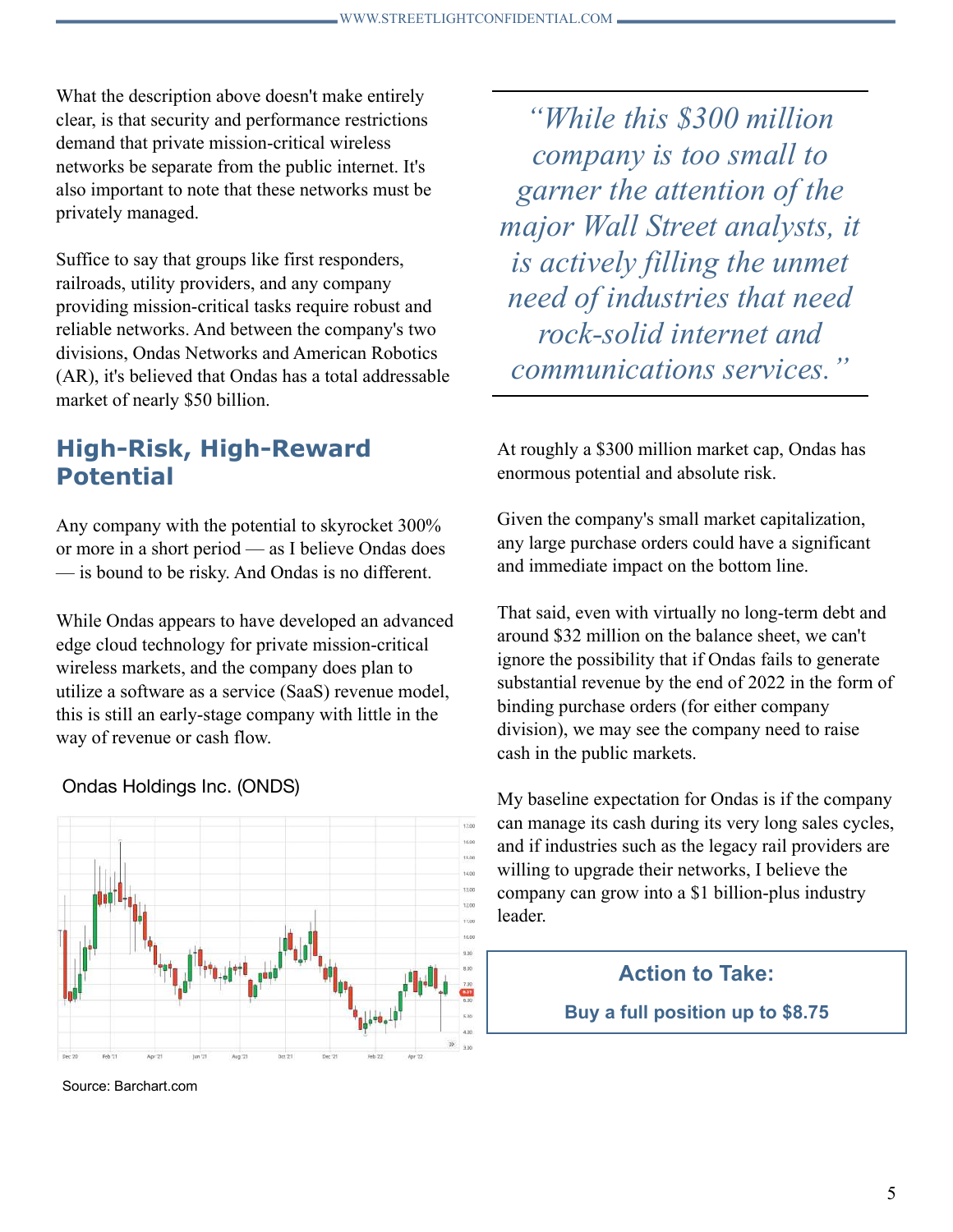## **The Gateway to the Future** A Tiny Microcap With the "Macro" Goal of Connecting Users to the Entire Cryptosphere

Finding the next potential home run in the equities markets became a lot more difficult over the past year. No longer can investors look to concepts that are "developing" technology or products with promise years into the future. A change in sentiment (not to mention interest rates) will do that.

It's especially tough on small companies.

When this occurs in the marketplace, however, it can create the opportunity to find hidden gems, beaten down along with the crowd even as they continue to perform. I believe we've identified one of those gems in **WonderFi (WONDF)**, a tiny \$100 million microcap company with huge potential operating



north of the border.

WonderFi is a compliant centralized & decentralized financial services (DeFi) company offering a simple, all-in-one user interface.

The company aims to create a leading global platform that unifies and democratizes access to digital assets in a compliant manner. Simply put, they are building a gateway to DeFi via a licensed crypto marketplace.

WonderFi will become one of the first, if not *the* first, tax compliant reporting DeFi apps on the market, offering investors relief from the tax

headache of managing crypto trades and nonfungible token (NFT) transactions.

The company recently purchased Bitbuy, the first licensed and largest crypto exchange in Canada. The combined companies boast over 650,000 users. Shortly after that, WonderFi announced it had entered a definitive agreement to acquire Coinberry in a \$38.3 million all-stock deal.

Coinberry is a leading crypto asset trading platform and Canada's first pure-play licensed broker that will further increase WonderFi's user base to more than 750,000 users and add an asset that produced over \$13 million in revenue last year along with \$100 million in assets under custody.

As of the second quarter of 2022, WonderFi began generating revenue, so it will soon shake the prerevenue moniker that can pin valuations to the floor. Additionally, it now boasts more than \$400 million in assets under custody. With no debt and \$40 million in cash and crypto assets, WonderFi can continue consolidating in Canada and other international markets in both the centralized and decentralized space.

With the support of big investors like Kevin O'Leary (Mr. Wonderful), Josh Reynolds (huge social media influencer), and Sam Bankman-Fried (Founder & CEO of FTX), WonderFi has been able to leverage these relationships to maintain a low customer user acquisition cost and become the largest player in Canada.

#### **Huge Opportunities (and a Few Risks)**

The potential market size for DeFi, NFTs, centralized finance (CeFI), and play-to-earn games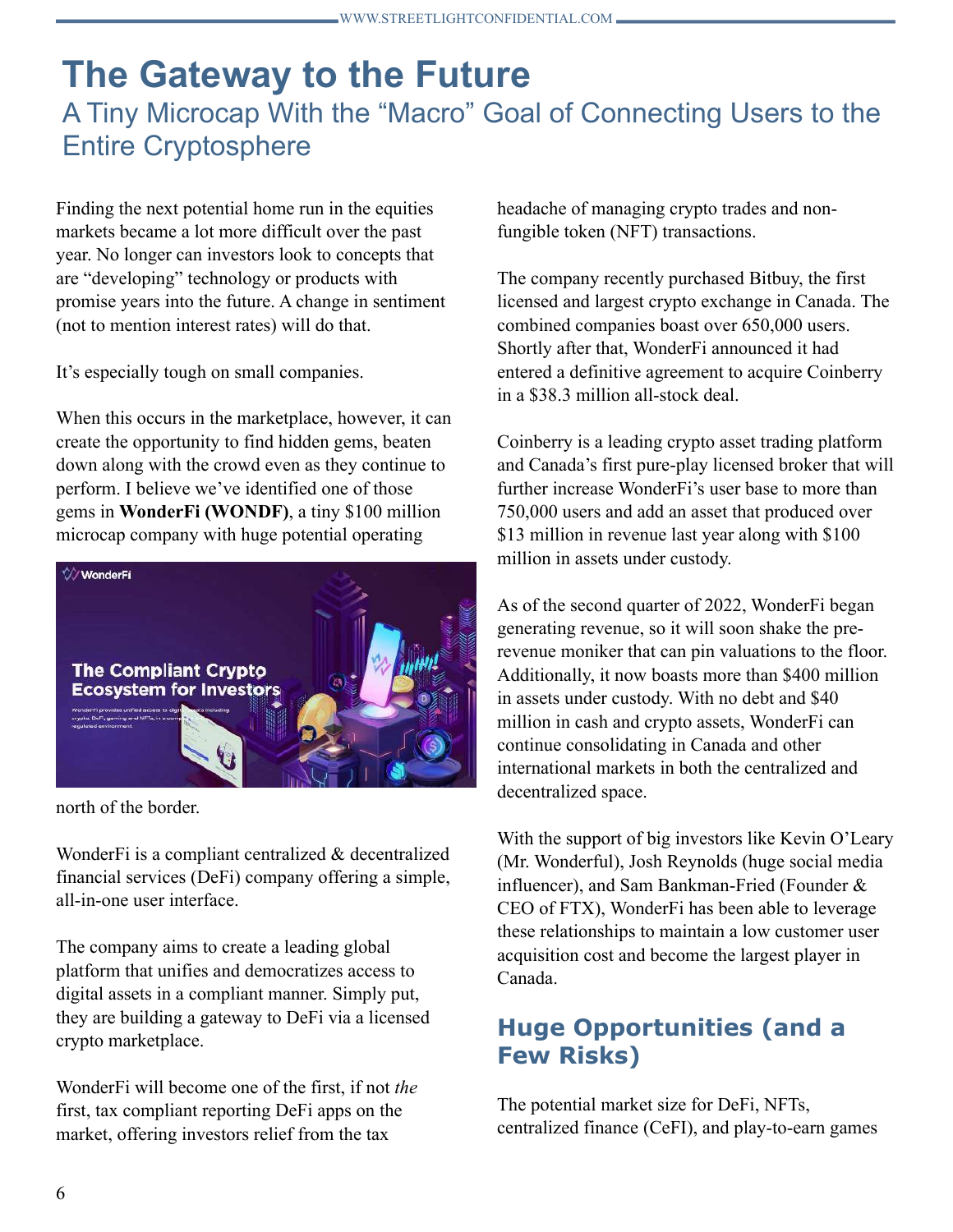(GameFi) currently sits at around \$1 trillion. And DeFi has been growing at 130% CAGR over the past three years while the NFT market is at 673%. The GameFi market is only beginning to blossom.

This comes with potential for significant upside.

WonderFi is valued at \$133 per user vs. Coinbase at \$200 per user and Kraken at \$2500 per user. Neither of these companies offers DeFi, GameFi, or NFTs, which is 1.5-times as large as the CeFi market. This implies a 5- to 10-times upside for WonderFi. Additionally, they've already been approached by four major Canadian financial institutions.

#### Wonderfi Technologies Inc. (WONDF)



Source: Barchart.com

Of course there are also downsides to consider.

Despite having a centralized model, regulations around DeFi, GameFi, and NFTs could always take an unforeseen turn and impact business. Furthermore, if crypto and/or NFTs were to crash and the trading volume dried up, WonderFi's growth would halt.

The competition in the space is priced significantly higher than WonderFi, a company with the potential to tap into all these markets as a competitor — some they're already in.

Coinbase touts a market cap nearing \$13 billion currently, even after a big market correction.

OpenSea's valuation also sits around \$13.3 billion as of January 2022. NFT blue-chip Yuga Labs, known for its Bored Ape Yacht Club (BAYC), sits at \$4b after its last capital raise in March 2022.

The list goes on and on in the DeFi space and includes:

- Kraken is sitting around \$10 billion, with reports that the company aims to raise its next round closer to \$20 billion
- Metamask with a valuation of \$7 billion based on their March 2022 raise
- Competitor Phantom Wallet holds a valuation of \$1.2 billion as of February 2022
- Marketplaces OpenSea is valued at \$13.3 billion
- LooksRare at \$7 billion as of January 2022 and
- Nifty Gateway is (unofficially) around \$1 billion.

## **A Small But Mighty Opportunity**

In the world of CeFi and DeFi, the race is on to acquire users. People tend to be sticky with what they know. WonderFi has a massive lead in the race, especially outside of the US, where it is dominating. With plenty of cash on the books and the ability to use equity, it can continue to acquire smaller competitors around the globe.

Regulation across the board will eventually hit all the markets where WonderFi generates revenue, so having the experience of a centralized crypto marketplace should give them an advantage and allow them not to miss a beat. Furthermore, having CeFi and DeFi will enable them to cross-test products and gather data from their user base — data which could genuinely set them apart from many of their competitors.

**Action to Take: Buy a half position up to \$.60, reserving capital to add to the position on a pullback.**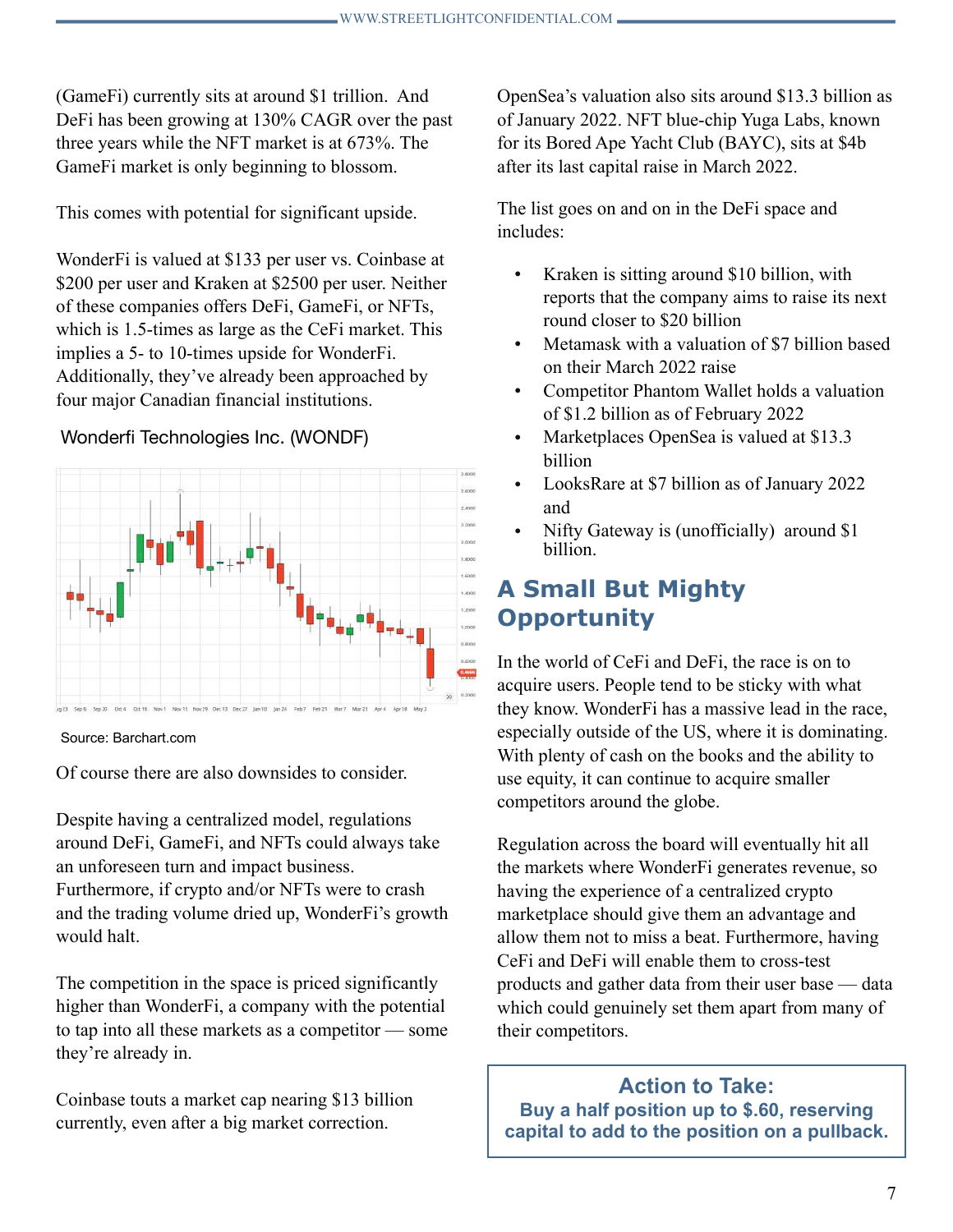## **The Last Word…** Everything is Relative



-by Bob Byrne

Take a look at this daily chart of the S&P

500…



Source: Barchart.com

It shows a rally from 2,346 to 3,393… a gain of over 44%. Some would say that's a picture of a healthy bull market. But look at the weekly chart below…



Source: Barchart.com

Zoom out and you get a slightly different picture. Despite the market's rally to new highs, the "crash" below the previous significant low indicates that the bull market was actually part of a bigger consolidation pattern (bear market).

You might recognize the last leg down as the pandemic crash and think, "Well, that was an aberration."

Here's a statement you can bet the farm on: *"Price action in the market is never wrong…"*

The same pattern played out over the course of *a decade* after the Tech wreck of 2000.



Source: Barchart.com

The point is, by understanding how market structures fit together, you can get an idea of where you are in any given bull or bear trend.

Remember, everything fits within a bigger picture. So "bull markets" within "bear markets" within "bull markets "

The good news is the BIG trend is always up!

The Dow Jones Industrial Average was first published on May 26, 1896. Here's what the history of that average since 1900 looks like…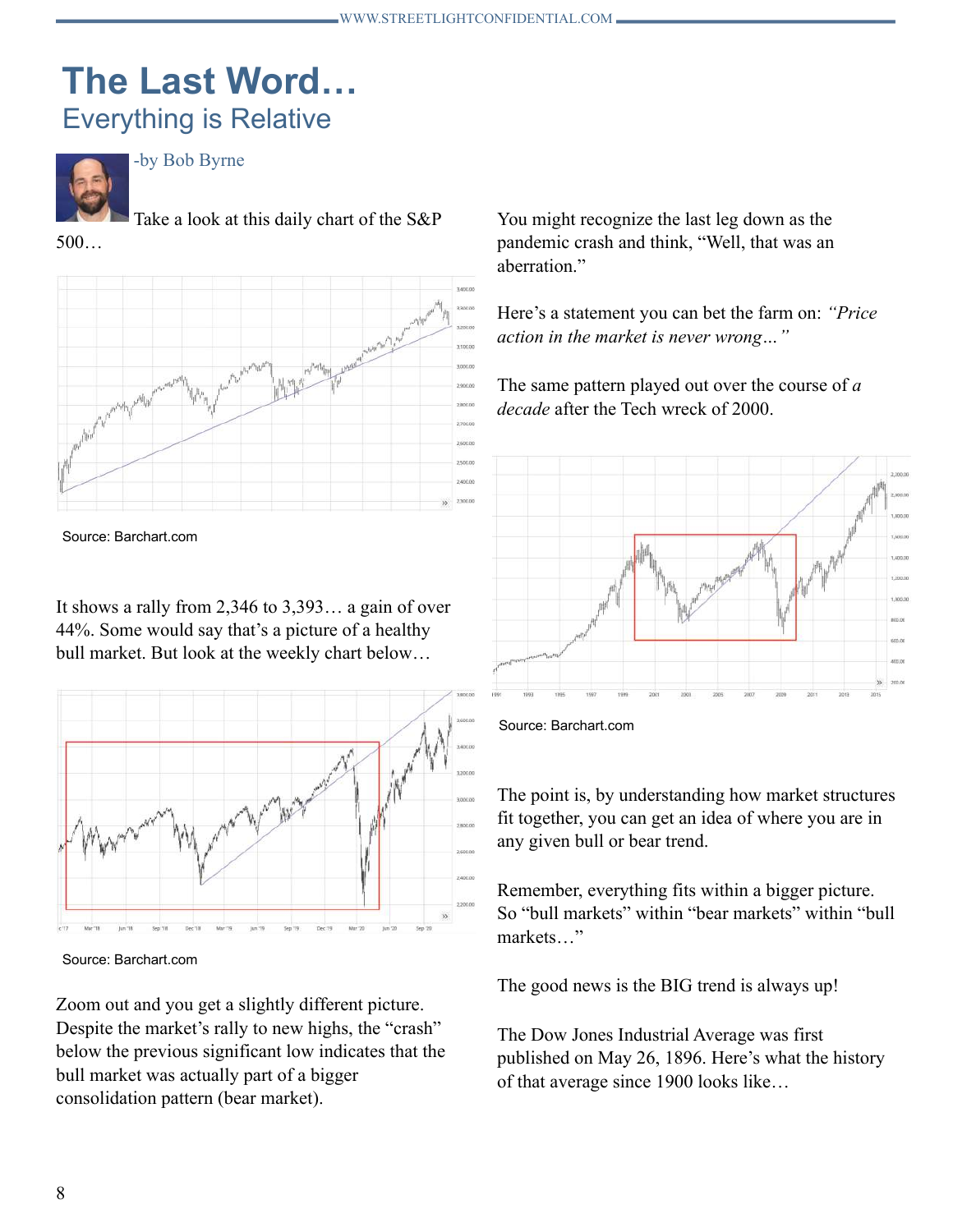

Source: Barchart.com

Despite some extraordinarily gloomy times and dramatic bear markets, the trend has always been up.

Now granted, none of us have a hundred-plus years to invest our money. And bear markets that stretch 7, 10 or even 15 years can make it difficult to grow your wealth while the market goes nowhere.

#### **So Where Are We?**

I wanted to use this month's Last Word column to offer a little technical discussion of where we might be in the current bear phase.

As all market movements are related, it's important to understand that bear markets correct bull market excesses. So the first question we want to answer when trying to understand a bear market is, "what bull market is it correcting?"

Since the pandemic capitulation low of 2,191 in March of 2020, the S&P 500 rallied nearly 120% in the span of 21 months to a high of 4,818.

Given the market's decline from that high at the beginning of this year —retracing to 3,810 or roughly 38.2% of the entire rally — it would appear the move from 2,191 this is what the market is correcting.

In other words, from a technical perspective, the 3,810 low is a key level of support. If that level continues to hold, it's very likely we could see a continuation of strength for several months probably into October of this year — with the market moving back toward (or even slightly above) its previous highs.

But be warned, the corrective pattern won't be done at that point. A final leg down back to the 3,800 range (or possibly as low as 3,500) would be likely. (That would be the good news. Because if the market were to fail from here and take out the 3,810 level to any significant degree, we may well be correcting the rally from the 2009 low… Buckle up for that.)

Let me be clear, predicting price movements seven to eight months into the future could be considered the height of foolishness. By the time this issue gets laid out, designed and proofed, that 3,810 low could be a